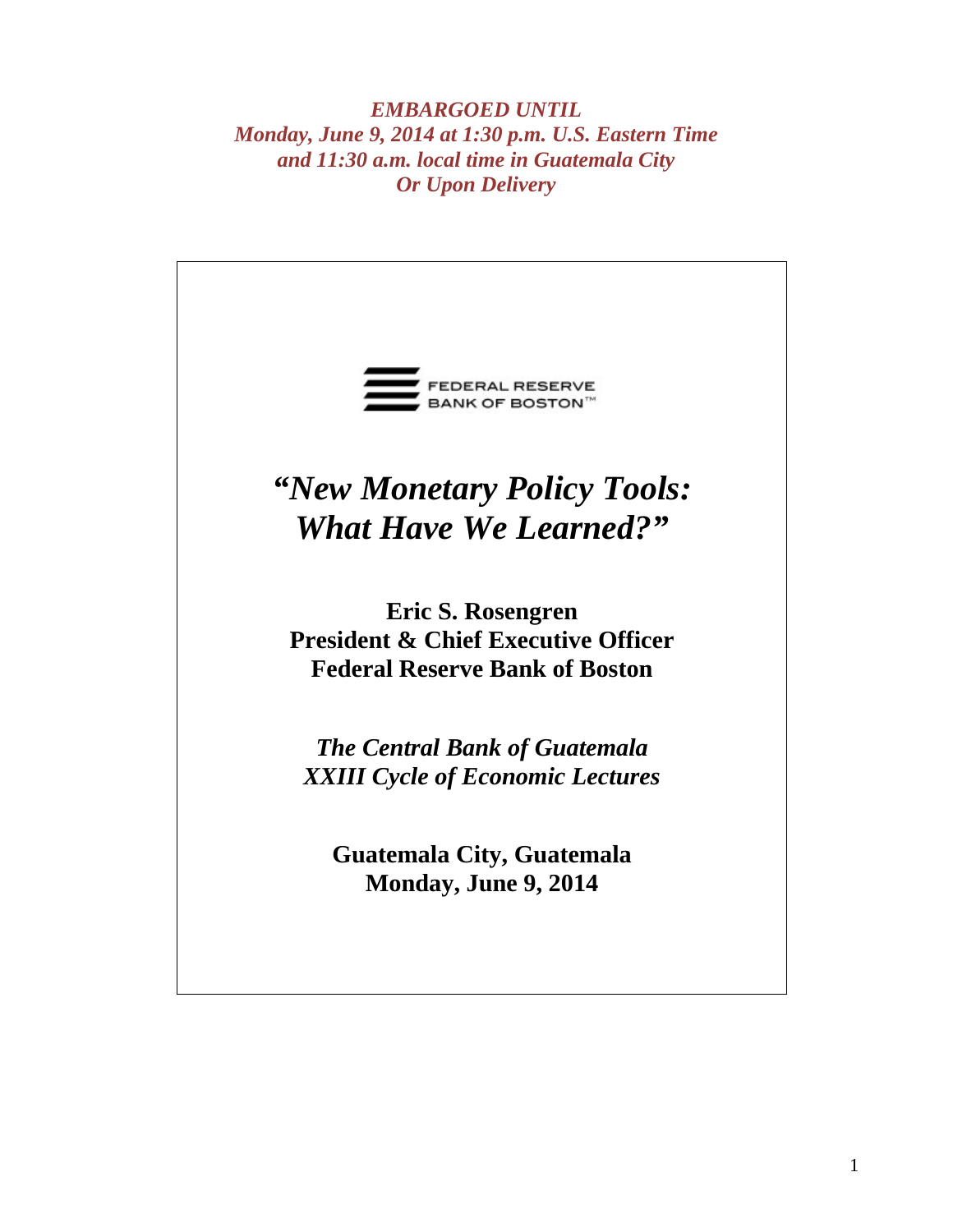

# *"New Monetary Policy Tools: What Have We Learned?"*

**Eric S. Rosengren President & Chief Executive Officer Federal Reserve Bank of Boston** 

*The Central Bank of Guatemala XXIII Cycle of Economic Lectures* 

**Guatemala City, Guatemala Monday, June 9, 2014** 

 I would like to thank the Central Bank of Guatemala and President Barquín Durán for this opportunity to discuss U.S. monetary policy. I appreciate the opportunity to take part in your Cycle of Economic Lectures, and to be here with so many practitioners from the region.

Today, I would like to suggest some context for the Federal Reserve's forward guidance and large-scale asset purchases (LSAPs), discuss some of the impacts of those policies, and provide my own view of how these tools might evolve if the U.S. economy continues to slowly recover and the high degree of monetary accommodation can be gradually removed.

As always, I would note that my comments reflect my own views, not necessarily those of my colleagues on the Federal Open Market Committee or the Federal Reserve's Board of Governors.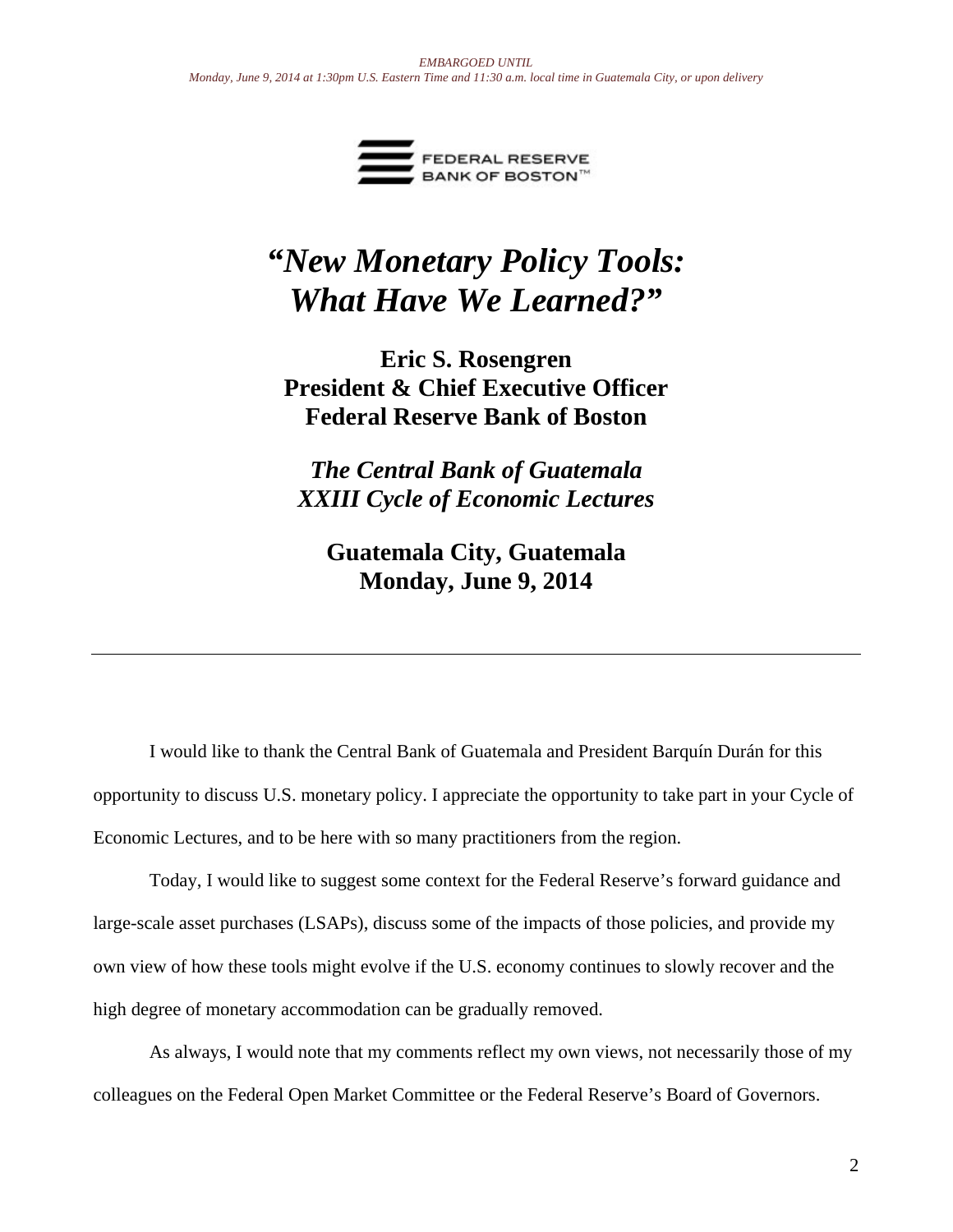While forward guidance and LSAPs have been actively used in the United States in recent years, I would suggest that a full assessment of the costs and benefits of these programs is still somewhat premature at this time – since the Federal Reserve has really only recently begun a process that will ultimately remove the high degree of monetary accommodation that is currently in place. At present, our asset purchases continue to *add* to accommodation, albeit in smaller and smaller increments reflecting recent policy decisions.

Allow me to briefly preview my conclusions today.

My own view is that the "new" monetary tools – LSAPs and forward guidance – were essential. Particularly important, I believe, was the Federal Reserve's stated emphasis on *doing what it would take* to generate an economic recovery, and on following through with actions that demonstrated we were indeed willing to do what it took.

Many of these policies were introduced at a time when the U.S. economy was in the throes of a significant recession – with the federal funds rate at the zero lower bound – and clearly required more accommodation from new monetary tools. As you can see in **Figure 1**, the Federal Reserve followed the first round in late  $2008^1$  with additional rounds of stimulus in  $2010^2$ ,  $2011^3$ , and  $2012^4$ (still underway) as the economy continued to underperform relative to expectations and historical norms for recoveries.

The LSAPs, Maturity Extension Program, and forward guidance policy tools lowered key interest rates and, importantly, also played a role in rebounding asset prices, such as U.S. housing values and stock prices. Certainly we saw more spending in interest-sensitive sectors of the economy. In sum, our new tools were partly responsible for improved economic conditions and improved labor markets – trends that have proven effective enough that the Federal Reserve could begin gradually stepping back the degree of accommodation.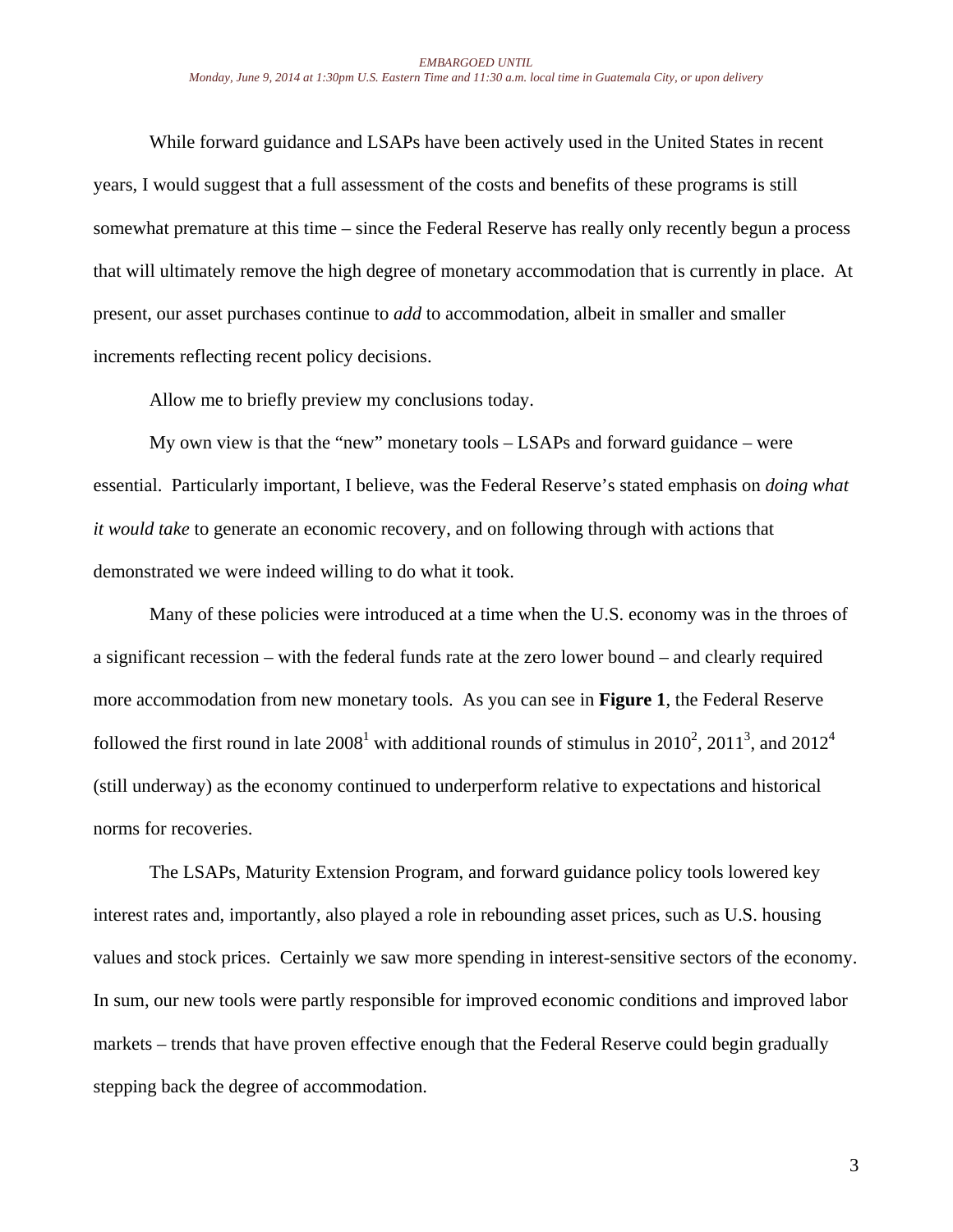In terms of the international view, I would say that while the U.S. has benefitted from these policies, they were introduced at a time when many other economies were also lagging – including Japan, Europe, and many emerging economies. The increased willingness of U.S. households to consume, and U.S. firms to invest, has helped generate a more robust export market to the U.S. – certainly a more favorable market than would have prevailed if policies had not changed and the U.S. economy had remained as subdued in outcomes as most forecasters expected at that time.

 While our policies, in my view, have been instrumental in achieving better economic outcomes, they are not without challenges. Allow me to mention a few of these.

First, because financial market participants factor in the expectation of future policy rates, the Fed's exit strategy is of great interest to them. Uncertainty or misunderstanding about the contours of our exit has the potential to be problematic in both advanced and developing economies – as we were reminded a year ago – so effective and transparent communication has become even more important than in the past. This is not a traditional area of expertise for most central banks, but we are making strides and improving.

As we learn how to better communicate our intentions about these new and less-tested tools, markets too have to learn and adjust – given that our communication about these new tools, along with the effects on the economy, are new to markets. The period of adjustment on both sides has led to a few challenges, but appears to have evened out in recent months.

But we should all acknowledge the possibility that this relative calm may be challenged in the future. The eventual exit from very low interest rates around much of the globe will also be unprecedented, and will thus hold challenges for communication and understanding. Having said that, I would observe that the careful consideration of all of the aspects of the exit strategy provides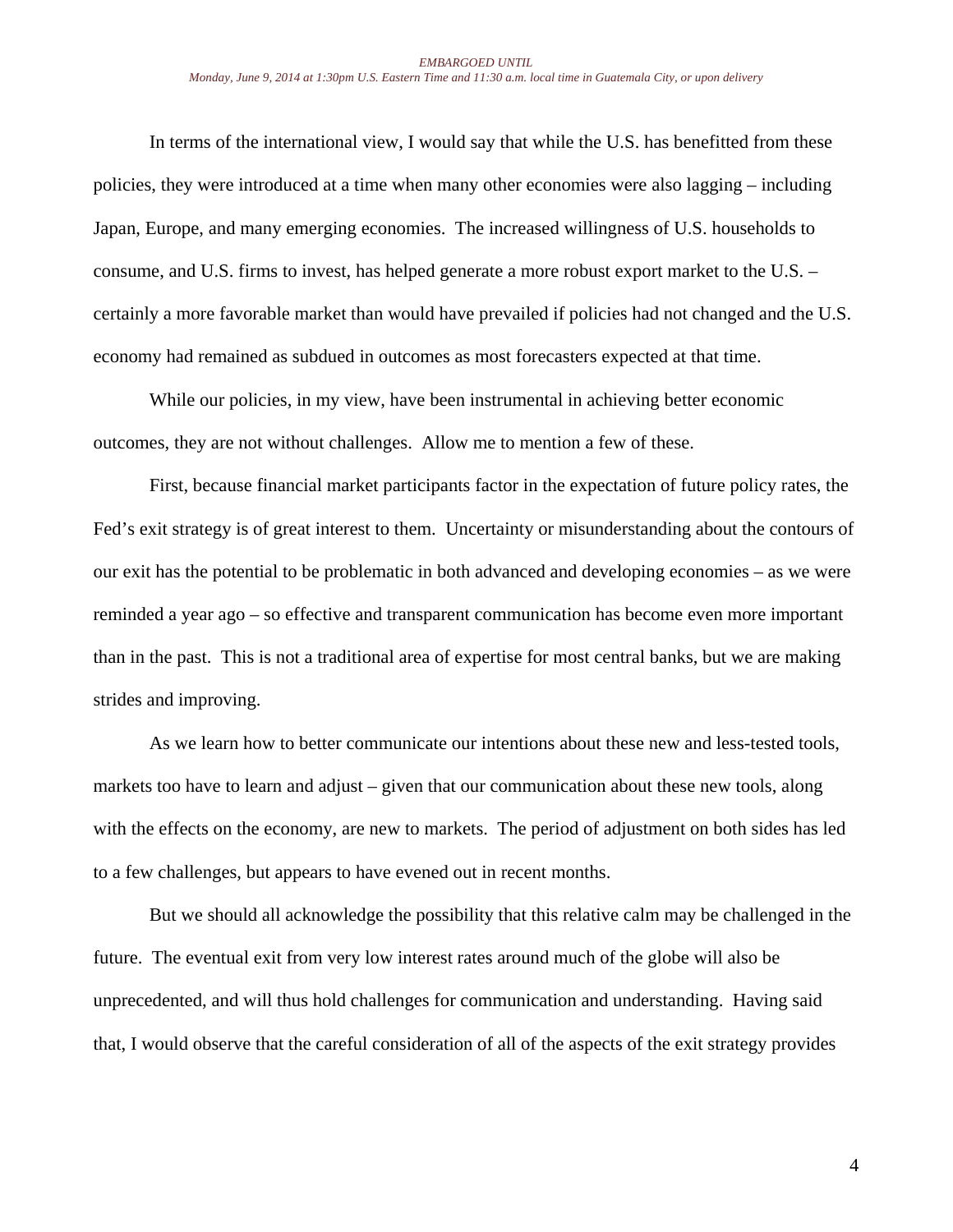opportunities to consider a broader set of monetary policy tools, and how those tools impact financial stability along with inflation and unemployment.

## **Economic Conditions Leading to "QE3"**

 It is important to remember the economic context around the selection of policy tools in the fall of 2012 – popularly referred to as "QE3," shorthand for a third round of quantitative easing. **Figure 2** shows private sector forecasts for U.S. real GDP growth in August of 2012. The U.S. economy grew just 1.5 percent in the second quarter of  $2012<sup>5</sup>$  and the consensus expectation was that the next several quarters were not likely to be significantly better. The different paths projected by averaging the 10 highest and the 10 lowest forecasts show that the outlook was clouded by a high degree of uncertainty. But again, both the consensus forecast and the pessimistic forecast were quite weak over the near term.

**Figure 3** shows that private forecasters expected declines in the U.S. unemployment rate, but only gradual declines consistent with slow progress toward full employment. Notice the large gap between even the optimistic forecast and my own estimate of full employment in the United States, 5.25 percent, shown by the line near the bottom of the chart. With forecasters expecting unemployment to be above 7 percent at the end of 2013, it was clear that we were far from attaining normal conditions in labor markets (even if one's estimate of the full employment level of unemployment was somewhat higher than my own 5.25 percent).

So in the fall of 2012, the case for additional monetary stimulus was straightforward to me. Unemployment was quite high, and it was likely that inflation would undershoot the Federal Reserve's inflation target. We were falling short on both parts of the Federal Reserve's "dual mandate,"<sup>6</sup> so qualitatively speaking, the appropriate stance for monetary policy was clear.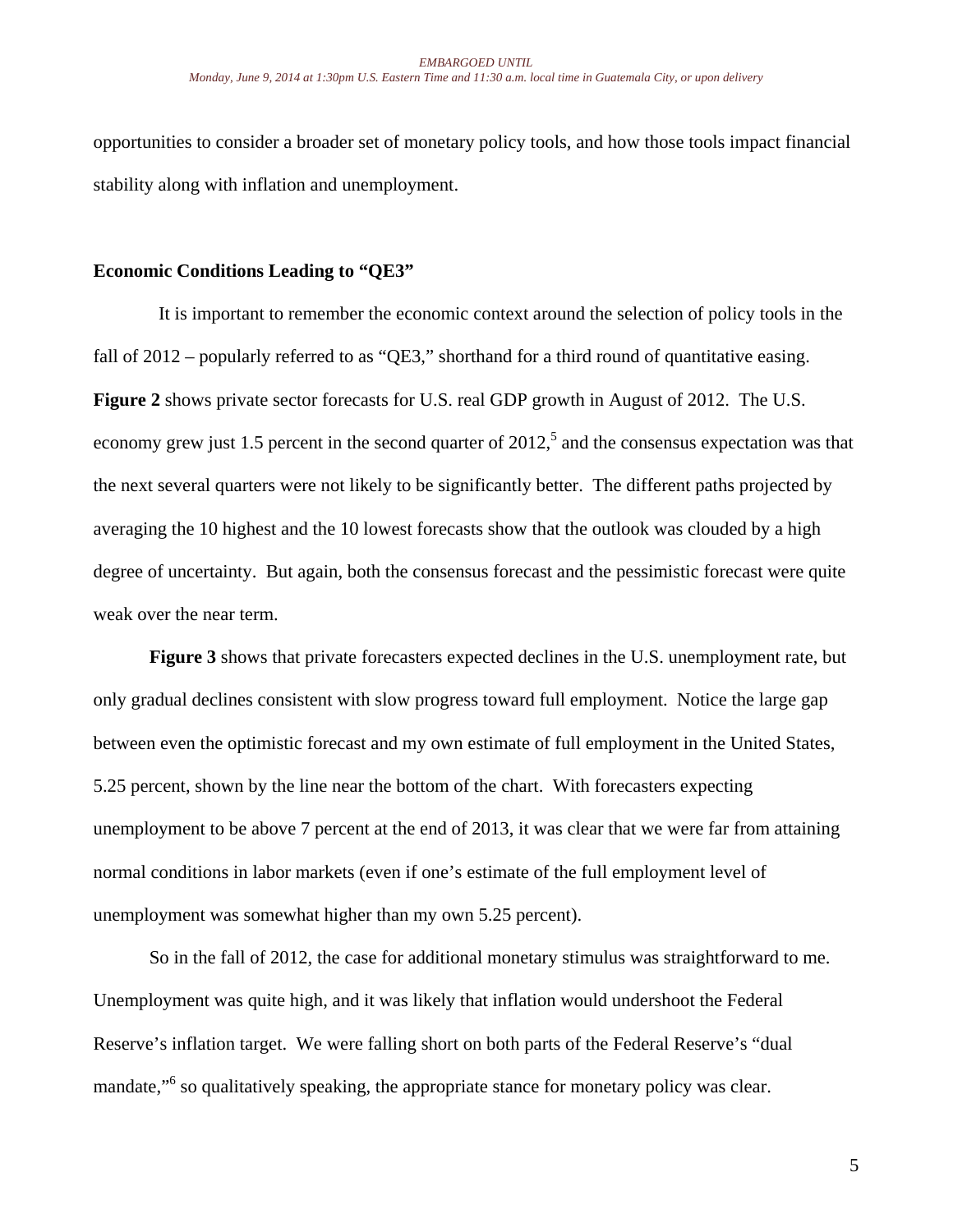As a result, in September of 2012,<sup>7</sup> the monetary policymaking Federal Open Market Committee, intending to increase policy accommodation, undertook an additional program of monthly purchases of long-term mortgage-backed securities (MBS). In contrast to our previous asset purchase programs, the Committee did not specify how long the purchases would continue or how much it would buy in total. This was a manifestation of being willing to do "whatever it takes." In addition, the Committee statement emphasized that purchases would continue if the outlook for the labor market did not improve substantially. The Maturity Extension Program – through which the Federal Reserve was extending the average maturity of its U.S. Treasury securities holdings<sup>8</sup> – continued. These actions, declared the Committee's policy statement, "will increase the Committee's holdings of longer-term securities by about \$85 billion each month through the end of the year."

In December of 2012, $9$  it was announced that the open-ended purchase program would include purchases of longer-term U.S. Treasury securities (once the Maturity Extension Program concluded at year end), and the Committee attempted to clarify that conditions in the labor market would determine the length of the asset purchase program in their statement – saying that "this exceptionally low range for the federal funds rate will be appropriate at least as long as the unemployment rate remains above 6.5 percent" and inflation and inflation expectations remain anchored. All in all, the open-ended purchase program, along with strong forward guidance, made it clear that U.S. monetary policymakers were determined to achieve significant improvements in labor market conditions.

A major source of the U.S. economy's weakness at that time had been the failure of the housing market to rebound. In part, this was tied to concerns that housing prices in many areas would continue to fall, damping the impetus to buy. **Figure 4** shows a standard forecast for U.S. housing prices in August 2012. The figure shows that actual housing prices fared much better than the forecast made prior to our monetary policy decision.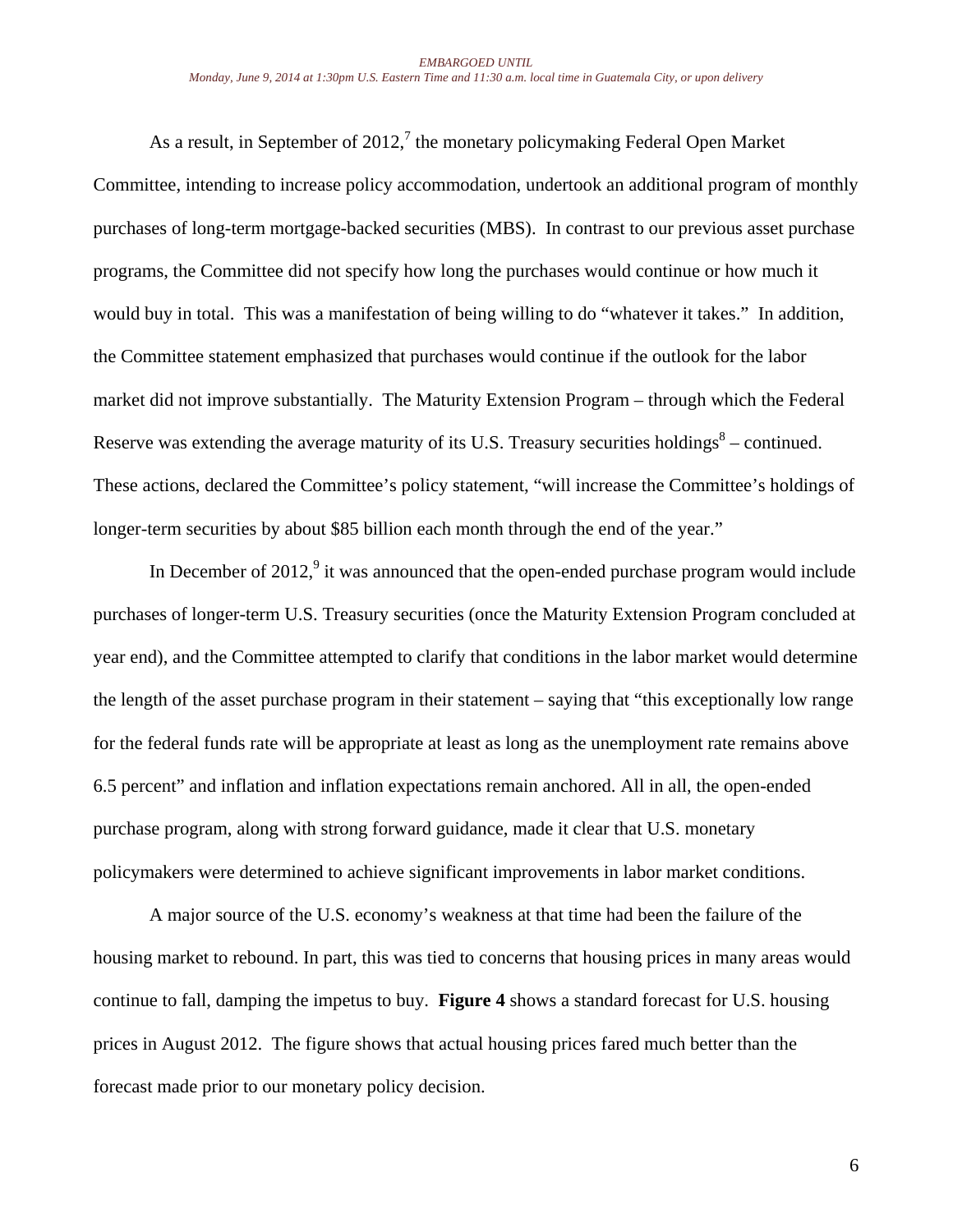Given that the cost of purchasing a home is tied to long-term interest rates, the Federal Reserve's accommodative monetary policy facilitated some of the recovery in housing values. Indeed, **Figure 5** shows that low interest rates and higher housing prices provided the driving force for a greater number of housing starts than had been forecast.

Other interest-sensitive sectors, such as automobile purchases, were also helped by the lower interest rates generated by the Federal Reserve's policy stance and actions. **Figure 6** shows that U.S. auto sales ended up much stronger than forecasters had expected in August of 2012.

**Figure 7** shows that U.S. unemployment actually fell more quickly than expected by forecasters in August of 2012. In my view, the unconventional use of forward guidance and LSAPs did contribute to a faster improvement in labor markets than forecasters were expecting.<sup>10</sup> However, the exact mechanism for this faster recovery is still a source of some debate; since labor markets showed improvement fairly quickly, but the growth in aggregate spending during this period remained frustratingly slow by historical standards. Still, my own view is that the open-ended nature of the Federal Reserve's purchase program and the strong forward guidance together encouraged private sector investors to purchase a wide array of long-term assets, lowering long-term interest rates and helping many asset prices rebound – and thus amplifying the impact of the Federal Reserve's actions.

To the extent that this generated a stronger economy and rebounding prices, it was at that point a great benefit. However, the success in driving down long rates bore with it a future downside risk, as well. Those investors who were buying assets under the assumption that their prices would rebound and their yields fall as the Federal Reserve pursued its expansionary policy were likely to be quite sensitive to the reversal of these policies. Of course, the point at which that reversal would happen was quite uncertain, so that knowing when and how to protect against that risk was likely somewhat difficult.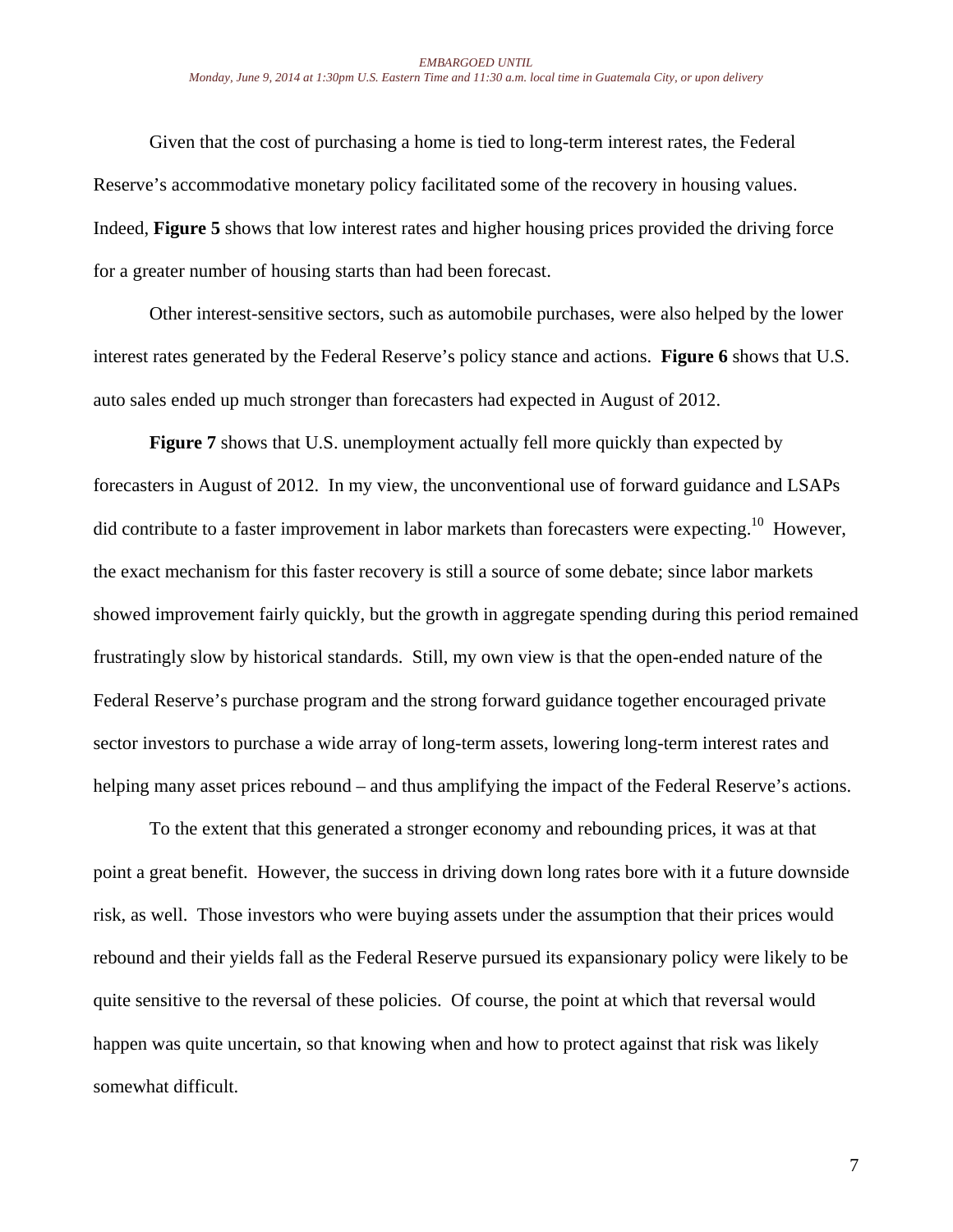Indeed, **Figure 8** shows the movement of 10-year U.S. Treasury security yields over the course of 2013. Once the U.S. economy began to improve and the Federal Reserve began to discuss a gradual reduction in purchases, many market participants who had been invested "alongside" the Federal Reserve became active sellers.

This was particularly true for highly leveraged investors who had borrowed "short" and invested "long" by engaging in the so-called "carry trade" – an issue of particular relevance in emerging markets where interest rates were considerably higher than in the United States. The result was a fairly significant increase in long-term rates and a repatriation of funds that had been previously borrowed short and invested long in emerging-market securities.

The unwinding of the carry trade was a particularly thorny issue for countries with high dollardenominated yields and fixed exchange rates, and for countries that had high yields and a policy of gradual currency appreciation relative to the dollar. The speed and magnitude of the readjustment highlighted just how low long-term rates had been pushed. It also suggested that many models of the impact of Federal Reserve asset purchase programs had not fully accounted for potential investor reaction to the policy, or the impact of a sudden reassessment of investor desire to engage in the carry trade.

Despite the rather abrupt change in market interest rates last spring, the U.S. economy has continued to improve, as have the economies in many other countries. To be sure, the increase in market rates had some noticeable effects: some of the recent slowdown in housing activity is likely attributable to the rise in mortgage rates in the wake of last year's market adjustment.

In sum, this episode made clear the importance of Federal Reserve communication and market understanding about programs and policies. The episode also underlined the importance of calibrating investor reactions into models of policy impact.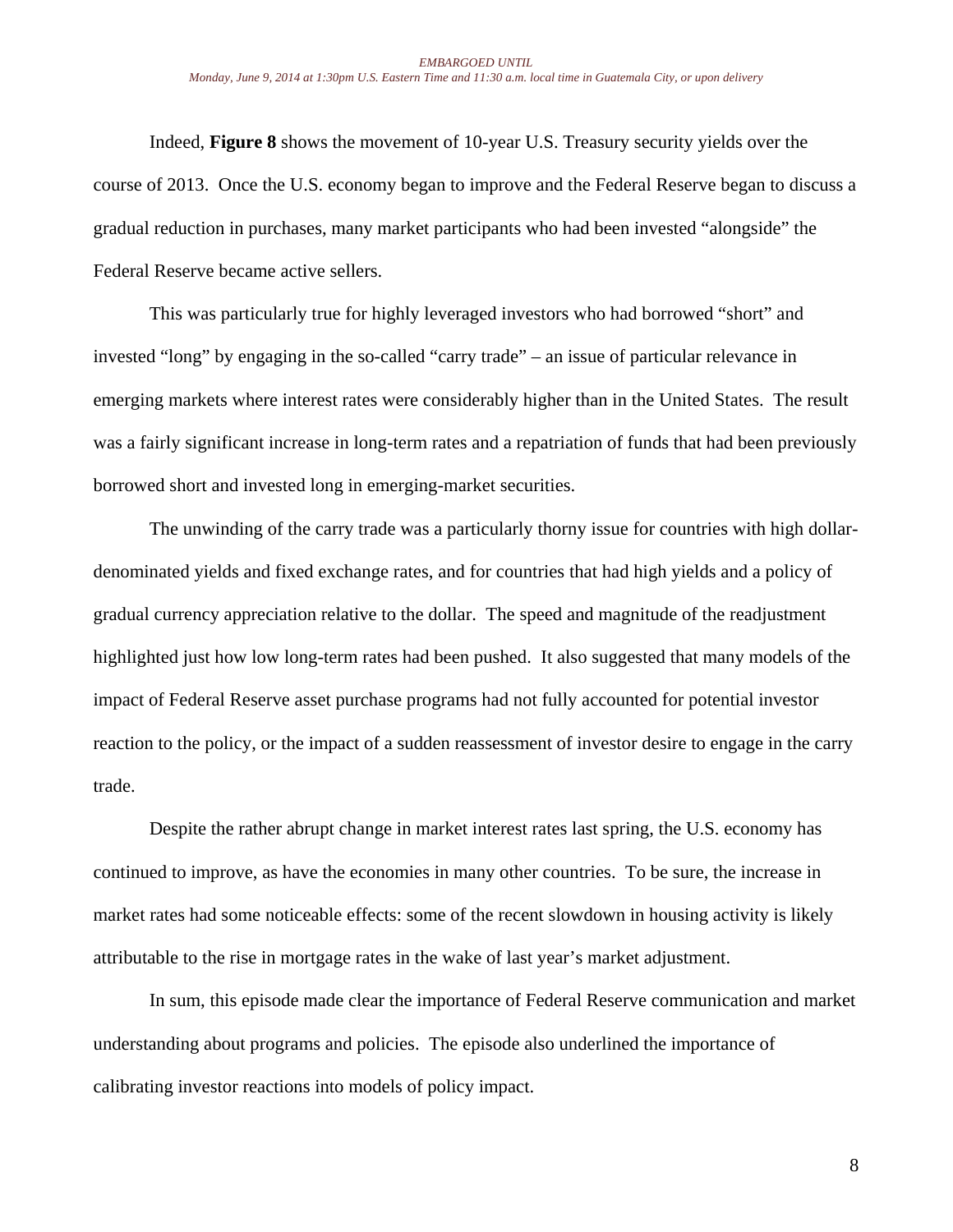With the onset of the gradual tapering that was announced in December of last year, the Federal Reserve's asset purchase program has been reduced from \$85 billion a month to now \$45 billion a month – still providing policy accommodation, but at a lessening rate. **Figure 9** shows that the volatility of U.S. Treasury securities has recently been quite low.I would attribute that in part to the very gradual and predictable reduction in the purchase program, along with an economy that has continued to improve, albeit only gradually and with some setbacks along the way.

Importantly, I suspect that the benign reaction to the gradual tapering of stimulus over the last 6 months may be instructive as we consider how best to wind down the Federal Reserve's balance sheet once the tapering of asset purchases is complete. While the optimal program for reducing the Fed's balance sheet will need to be dependent on the state of the economy, the recent tapering experience suggests to me that a predictable, transparent reduction in the balance sheet could be done in ways that may minimize the risk of financial disruption.

Let me offer one scenario that I have been considering, in light of the sorts of financial stability concerns that I and my colleagues keep in mind. In one scenario, a reduction in the balance sheet, when that becomes appropriate, could be implemented as a basically seamless continuation of the tapering program used for reductions in the purchase program. For example, the Committee could decide to *reinvest all but a given percentage* of securities on the balance sheet as they reach maturity, and *increase that percentage* at each subsequent meeting, assuming conditions allow.

Such a tapering of the reinvestment program could allow for a gradual and transparent reduction in the Fed's balance sheet. As the economy moved closer to the Federal Reserve's 2 percent inflation target and full employment, there could be a gradual reduction in the reinvestment policy – which would allow for a predictable reduction in the size of the balance sheet. However, the pace of reinvestment should always be considered in the context of the economic outcomes we are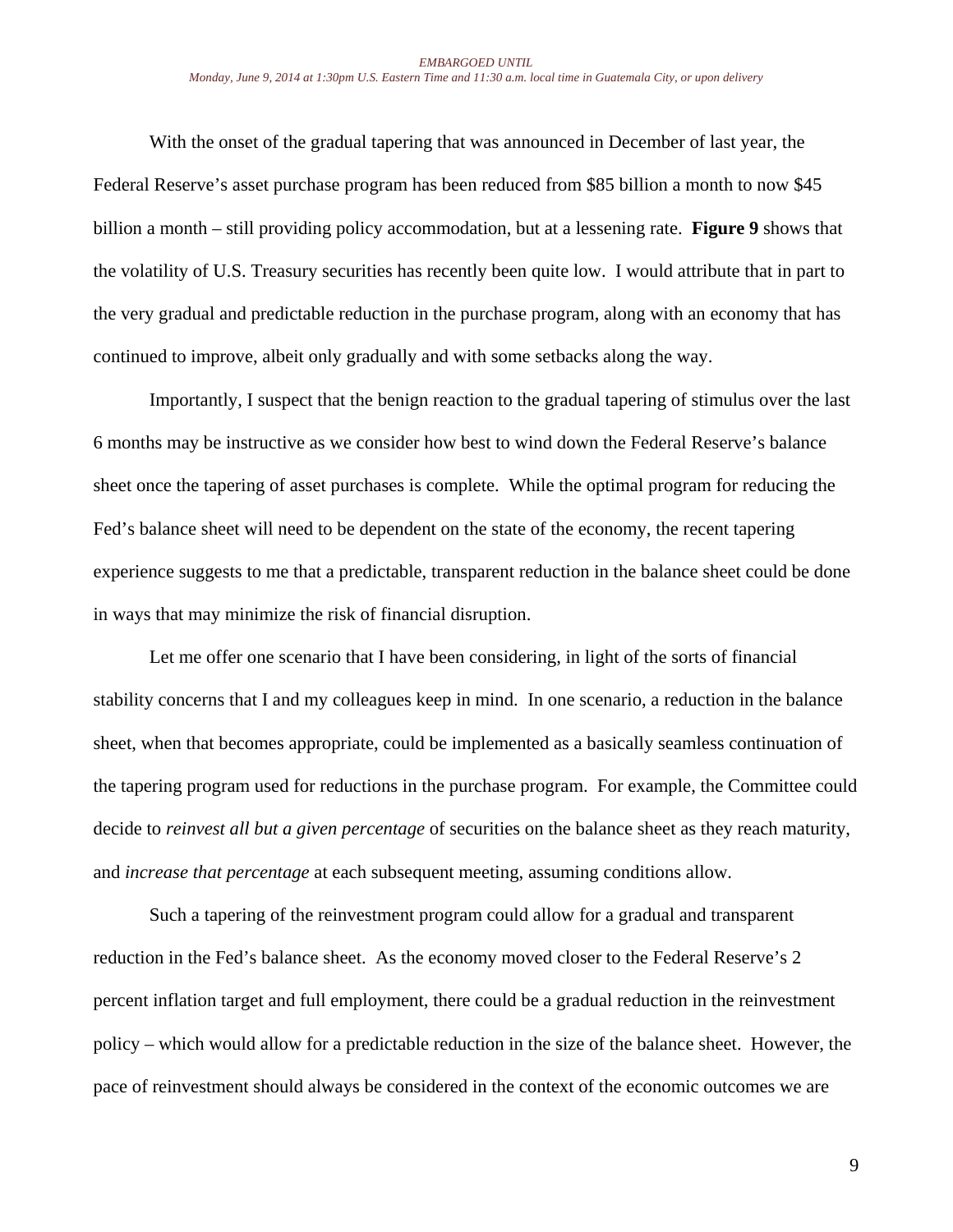seeking to achieve. If the economy was substantially stronger or substantially weaker than was expected, the reinvestment program would need adjustment. Again, I mention this as simply one scenario for consideration.

## **Financial Stability and Federal Reserve Exit Strategy**

In the wake of a financial crisis with serious global ramifications, financial stability and early identification of troubling economic trends have received increased attention at central banks around the world. As the Federal Reserve considers its exit strategy from a very accommodative policy stance, significant attention is being given, as it should, to potential financial stability matters.

I personally do not expect that it will be appropriate to raise short-term rates until the U.S. economy is within one year of both achieving full employment and returning to within a narrow band around 2 percent inflation. Again, that is my personal view. However, both the transition to higher rates and the operating procedure for doing so could entail financial stability effects that should be thoughtfully considered – and I am certain will be.

As **Figure 10** illustrates, the Federal Reserve's expansionary monetary policies over the past several years have resulted in a significant increase in what we call "excess reserves" – bank reserves that exceed regulatory reserve requirements. As long as a large quantity of excess reserves exist in the financial system, the standard tools for raising the federal funds rate are not available to the Fed – that is, affecting the supply of reserves and thus the cost of borrowing them, translating into interest rates. Fortunately, there are a variety of other tools the Federal Reserve can use.

One possible strategy, when it is appropriate to start raising rates, is to raise the rate of interest that the Federal Reserve pays on excess reserves. Banks will be unwilling to hold other assets that do not pay at least the rate of interest on excess reserves, so this should raise short-term market interest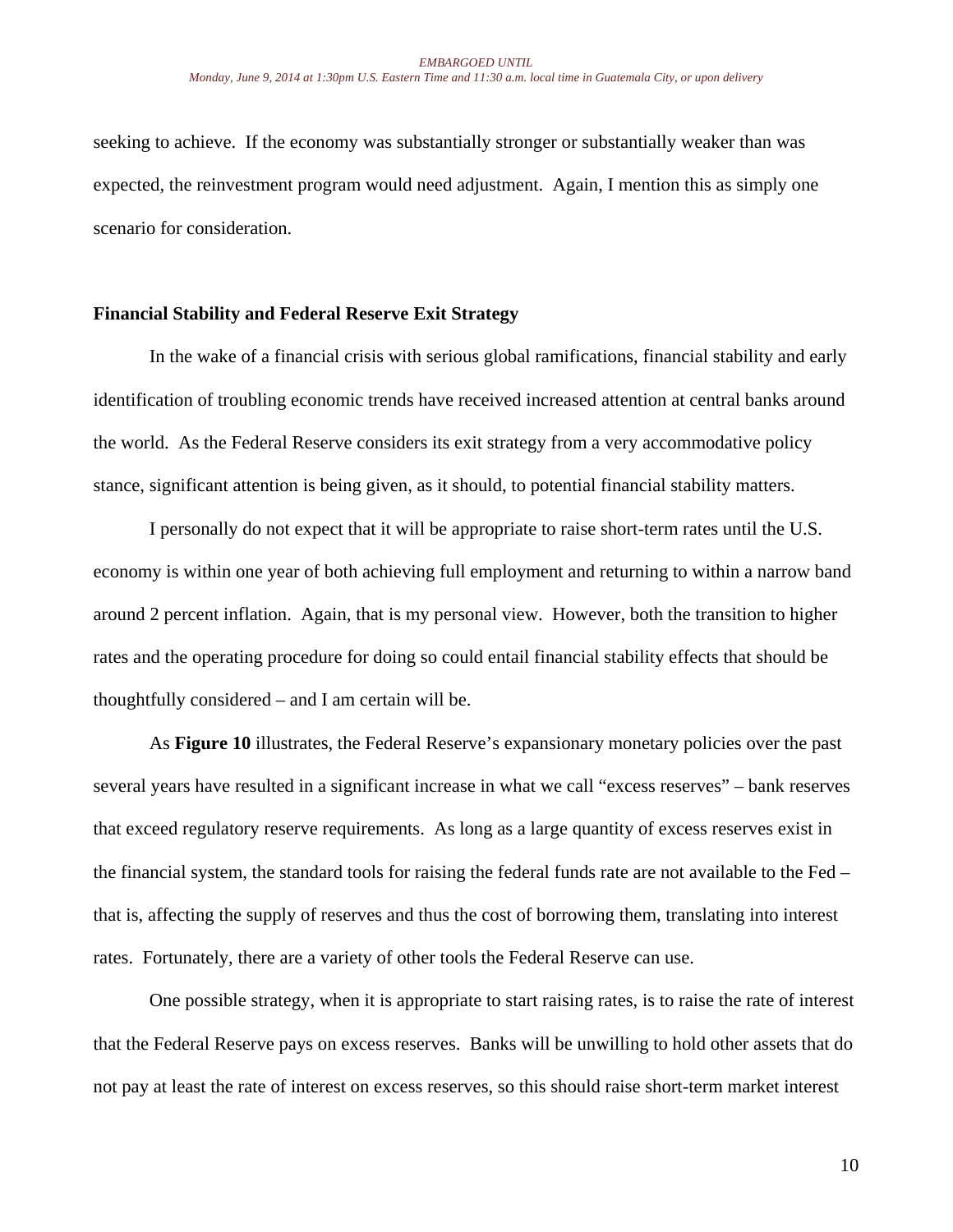#### *EMBARGOED UNTIL Monday, June 9, 2014 at 1:30pm U.S. Eastern Time and 11:30 a.m. local time in Guatemala City, or upon delivery*

rates even in the presence of substantial excess reserves. However, since only depository institutions hold reserves, the effect of this rate on other market rates may be somewhat muted, leading some short-term interest rates in the marketplace to trade below the interest rate on excess reserves.

If the Federal Reserve wants to have more control of short-term rates, it could engage in overnight reverse repurchase agreements, which are in effect collateralized loans to the Federal Reserve that would provide a risk-free rate of return to investors. Investors would essentially buy government securities from the Federal Reserve and agree to sell back those securities a day later at a pre-determined interest rate. Similar to setting the rate paid on excess reserves, the Federal Reserve could in effect place a floor on how low short-term rates would fall in the marketplace, by setting the reverse repo rate – since investors would have access to the low-risk reverse repo rates and thus be unwilling to accept lower rates of return in the markets. Because reverse repo transactions can involve a broader set of counterparties than just the banking system, this tool might have a more reliable effect on short-term market interest rates.

Let me be quick to add that one negative, collateral impact of engaging in reverse repos is that during a period of heightened financial risk, investors might flee to the reverse repo market. This would provide a safe asset for investors, but might also encourage runs from higher-risk, short-term private debt instruments. This would have the potential to create significant private sector financing disruptions during times of stress. Presumably, capping the size of the reverse repo facility could help limit the impact.

On the other hand, a positive collateral impact of using reverse repos and interest on excess reserves in these ways is that the ability to control short-term rates would not be tied to actions that impact the size of the Federal Reserve's balance sheet. This means the Federal Reserve could have additional financial stability tools at its disposal, if it chose to maintain a larger-than-traditional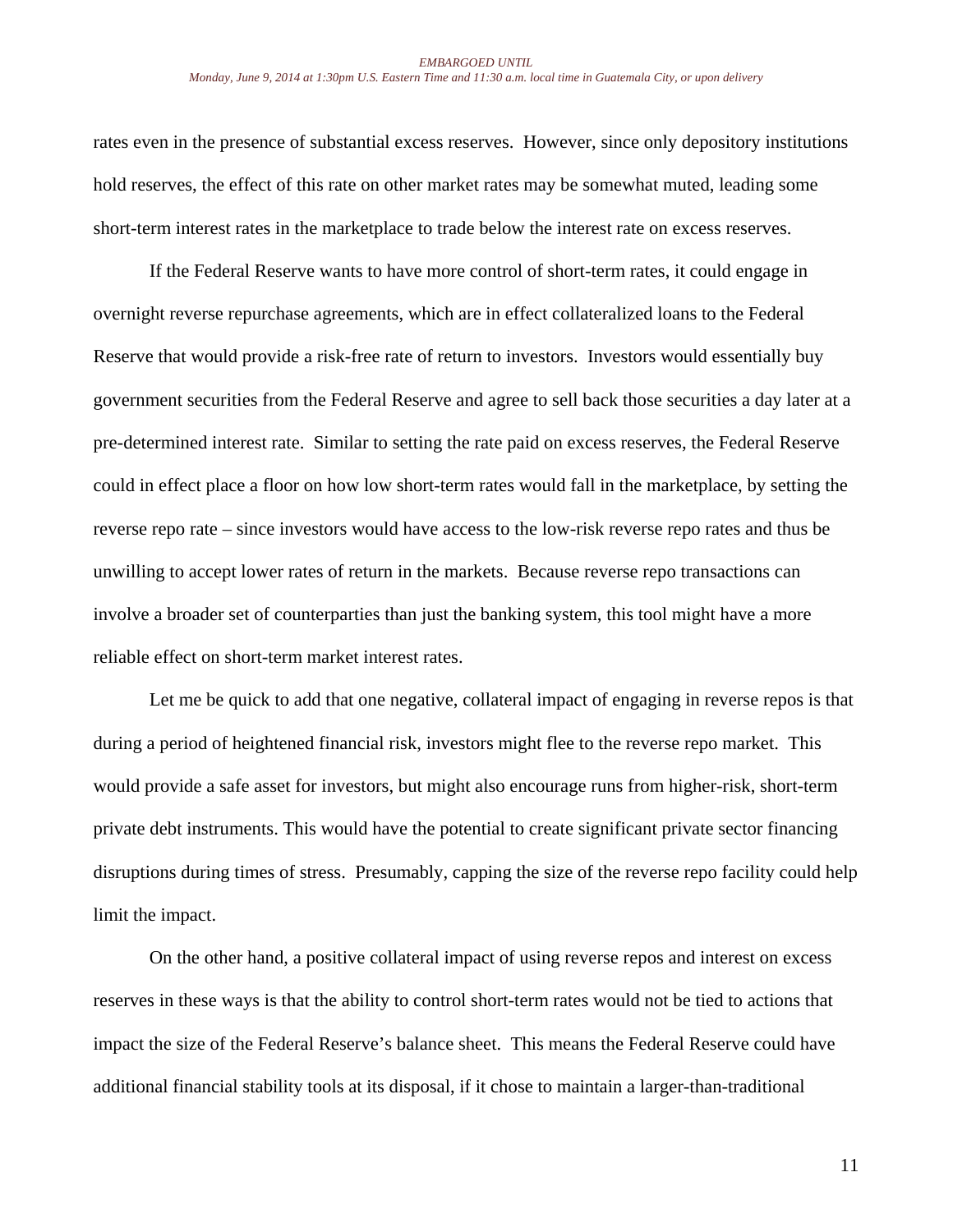balance sheet with a greater mix of assets. Naturally, maintaining a large balance sheet comprising both U.S. Treasury securities and mortgage-backed securities would provide the Federal Reserve with continuing options for impacting long-term interest rates and the spread between mortgage-backed securities and U.S. Treasury securities. For example, if a bubble seemed to be developing in housing markets generally, the Federal Reserve would have the option of addressing it by selling MBS or long-duration U.S. Treasury securities. This again is a notion that I consider worthy of further exploration and debate.

Clearly, there will be financial stability implications stemming from the set of transitional and longer-term tools that the FOMC eventually chooses. While the Federal Reserve has the ability to control short-term rates, different tools may have different implications for financial stability. As the Federal Reserve continues to experiment with different ways to alter short-term interest rates, I believe we should focus intently on, and develop a better understanding of, these potential financial stability issues.

## **Concluding Observations**

In conclusion, I would note that regardless of the tools eventually chosen, history shows that monetary policy "exits" can be unsettled. Obviously the interaction of marketplace and central bank expectations can be quite intricate.

An example is shown in **Figure 11.** The dotted ovals reflect the last two times that monetary policy significantly reversed direction as the U.S. economy recovered from a recession. In 1994, the FOMC began to raise *short*-term rates, but *long*-term rates reacted significantly to the tightening. The 10-year rate rose substantially, and in fact rose much higher than the level it would settle at over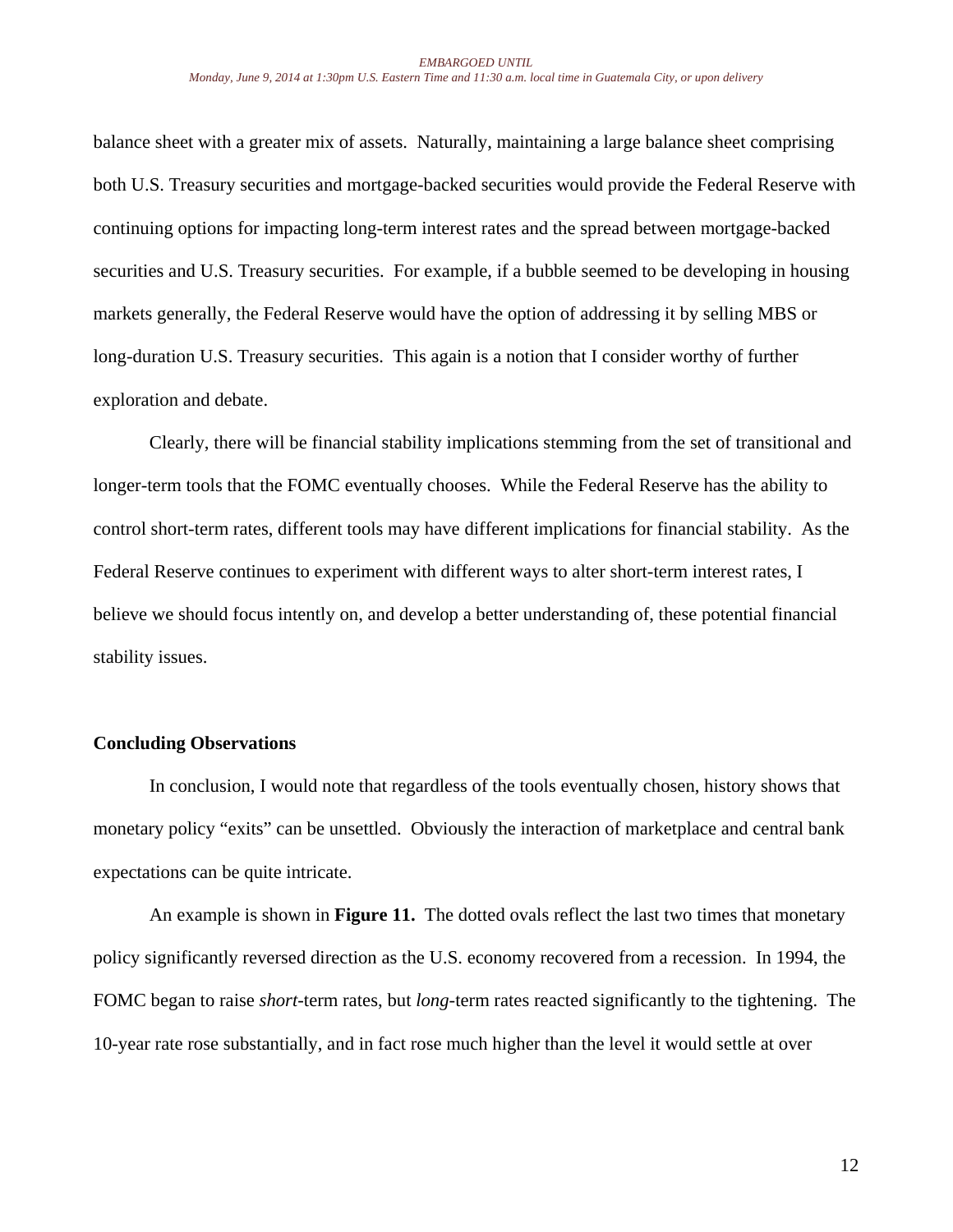### *EMBARGOED UNTIL Monday, June 9, 2014 at 1:30pm U.S. Eastern Time and 11:30 a.m. local time in Guatemala City, or upon delivery*

subsequent years. In contrast, the tightening in 2004 caused little reaction in *long*-term rates, despite the significant increases that were occurring in *short*-term rates.

So we see that even in a less complicated operating environment (like 1994), large discrete movements are quite possible. While some volatility may actually help reduce the risk that investors develop ultimately destabilizing carry-trade type strategies, too much volatility can obviously be counterproductive. Of course it is important to avoid binding specificity about future actions, since policies should be responsive to actual conditions as clarity emerges about the strength of the economy and the impact of various tightening tools.

As I conclude my remarks today, let me again show you **Figure 1**, which summarizes the growth in Federal Reserve assets given our policy actions since the financial crisis and recession. In sum, as I mentioned at the outset, my view is that these new monetary tools – the LSAPs, Maturity Extension Program, and forward guidance – were essential in recent years. However, while these policies have been instrumental in achieving better economic outcomes, clearly they are not without challenges. Despite the challenges, we need to seize this opportunity to carefully consider a broader set of monetary policy tools and how those tools impact financial stability in addition to inflation and unemployment.

The forum you are holding is a good example of that process of consideration, study, and debate, and again I thank you for inviting me to take part.

Thank you.